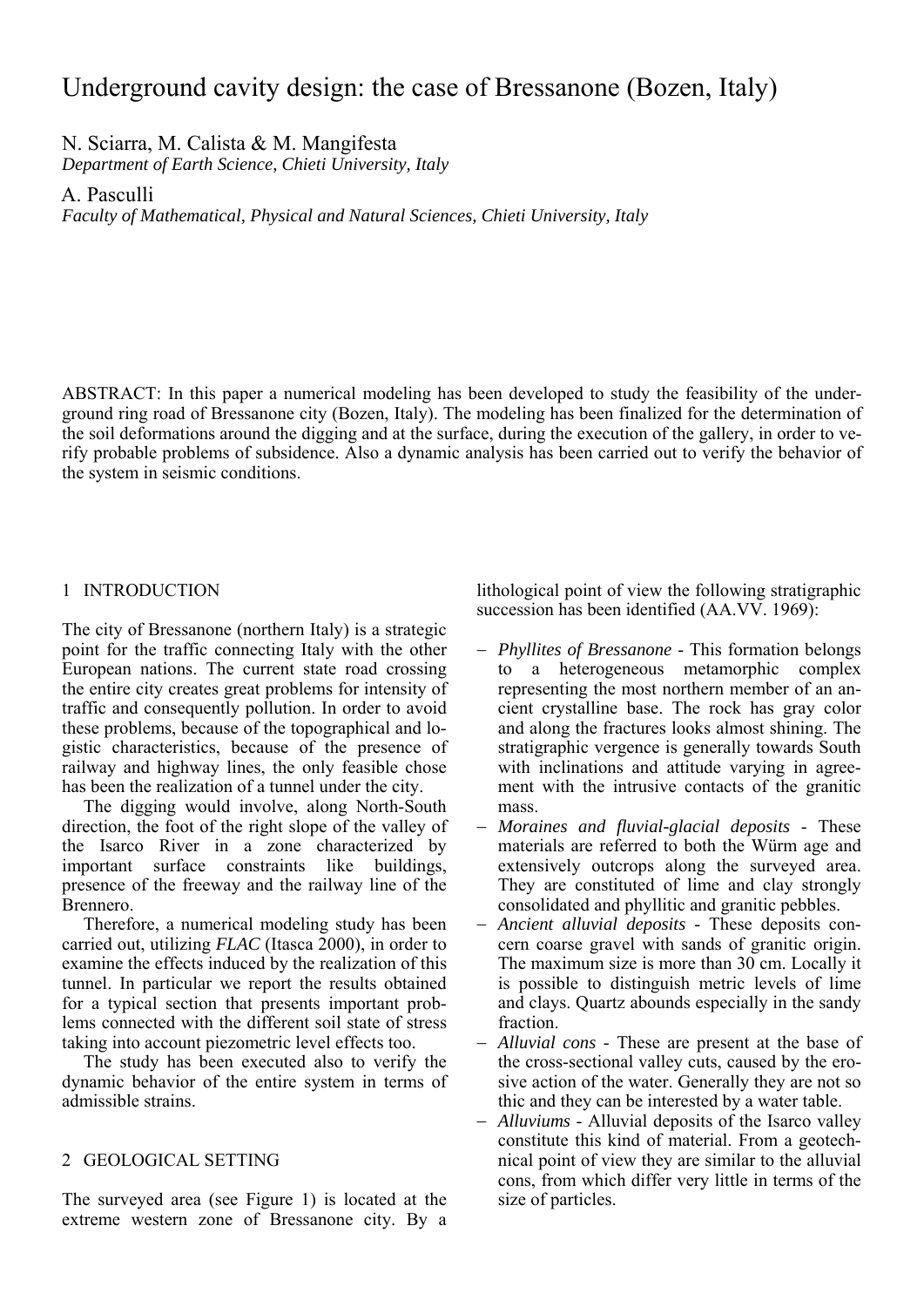### 3 INPUT PARAMETERS

The geological and geomechanical soils characterization involved in the digging operation is of fundamental importance for the processing of an adapted projecting phase. The study includes a preliminary phase aimed to define the stratigraphic and tectonic relationships existing between the several present geologic formations, accompanied by a careful geomorphologic relief (with particular attention in the mouths of the tunnel and in the zones with low covers) and a detailed hydrogeologic relief. The study is based moreover on a finalized geognostic investigation to choose the more convenient (economically and technically) tracing.

The geognostic surveys articulated in various in situ and laboratory tests were primarily aimed at the definition of the geo-mechanical property of the soils related with the digging. Among many different surveys, 17 boreholes executed from 15 to 75 meters in depth and located in zones close to the future tracing of the digging are worthwhile to be mentioned.

The holes have been equipped with various kinds of piezometers. Also seismic prospecting was carried out to reconstruct the geological setting.



Figure 1. a) Simplified geological map; b) analyzed section.

In laboratory we have tested 36 samples obtaining indications on the particle size, the plasticity limits, the permeability and the geomechanical parameters. So we defined the values to introduce in the modeling (see Table 1).

|  |  |  |  | Table 1. Physical and mechanical parameters utilized. |  |
|--|--|--|--|-------------------------------------------------------|--|
|--|--|--|--|-------------------------------------------------------|--|

| Lithotype              | Phyllites | Recent<br>Alluviums | Ancient<br>Alluvium |
|------------------------|-----------|---------------------|---------------------|
| $\gamma$ sat. (Kg/m3)  | 2400      | 1900                | 1900                |
| $\gamma$ dry (Kg/m3)   | 2200      | 1600                | 1600                |
| $\varphi'$ ( $\circ$ ) | 35        | 38                  | 45                  |
| E(GPa)                 | 5.62      | 0.13                | 0.30                |
| Cohesion (Pa)          | 15e4      | 0.00                | 0.00                |
| Porosity               | 0.20      | 0.30                | 0.30                |
| Permeability (m/s)     | $1e-07$   | $1e-03$             | $1e-04$             |

About the substratum constituted by the tectonized phyllites, it has been indispensable to determine the quality of rock in order to define the Young's modulus (Em), estimated with following formula in agreement with Sarafim & Pereira (1983):

$$
E_m = 10^{-40}
$$
 (1)

Thus we obtained the index RMR (Rock Mass Rating) by Beniawski's criterion. This classification introduces the influence of the geological discontinuities on the physical and mechanical properties. It is essentially based on the analyses of the following of parameters:

- − uniaxial compressive strength
- − Rock Quality Designation (RQD)
- − spacing of joints
- − hydraulic condition
- − conditions of joints

We valued each parameter by appropriate correlation tables (Scesi & Papini 1997). The results are reported in Table 2. The sum of these values is the quality of the rock.

| Table 2. RMR index for the Phyllites of Bressanone. |  |
|-----------------------------------------------------|--|
|-----------------------------------------------------|--|

|                        |                | Index |
|------------------------|----------------|-------|
| Uniaxial compressive   |                |       |
| Strength (MPa)         | 50-100         |       |
| <b>ROD</b>             | 25-50          | 8     |
| Spacing of joints (mm) | <60            | 5     |
| Conditions of joints   | smooth/laminar | 10    |
| Hydraulic condition    | moist          | 10    |
| RMR index              |                | 40*   |

\*poor characteristics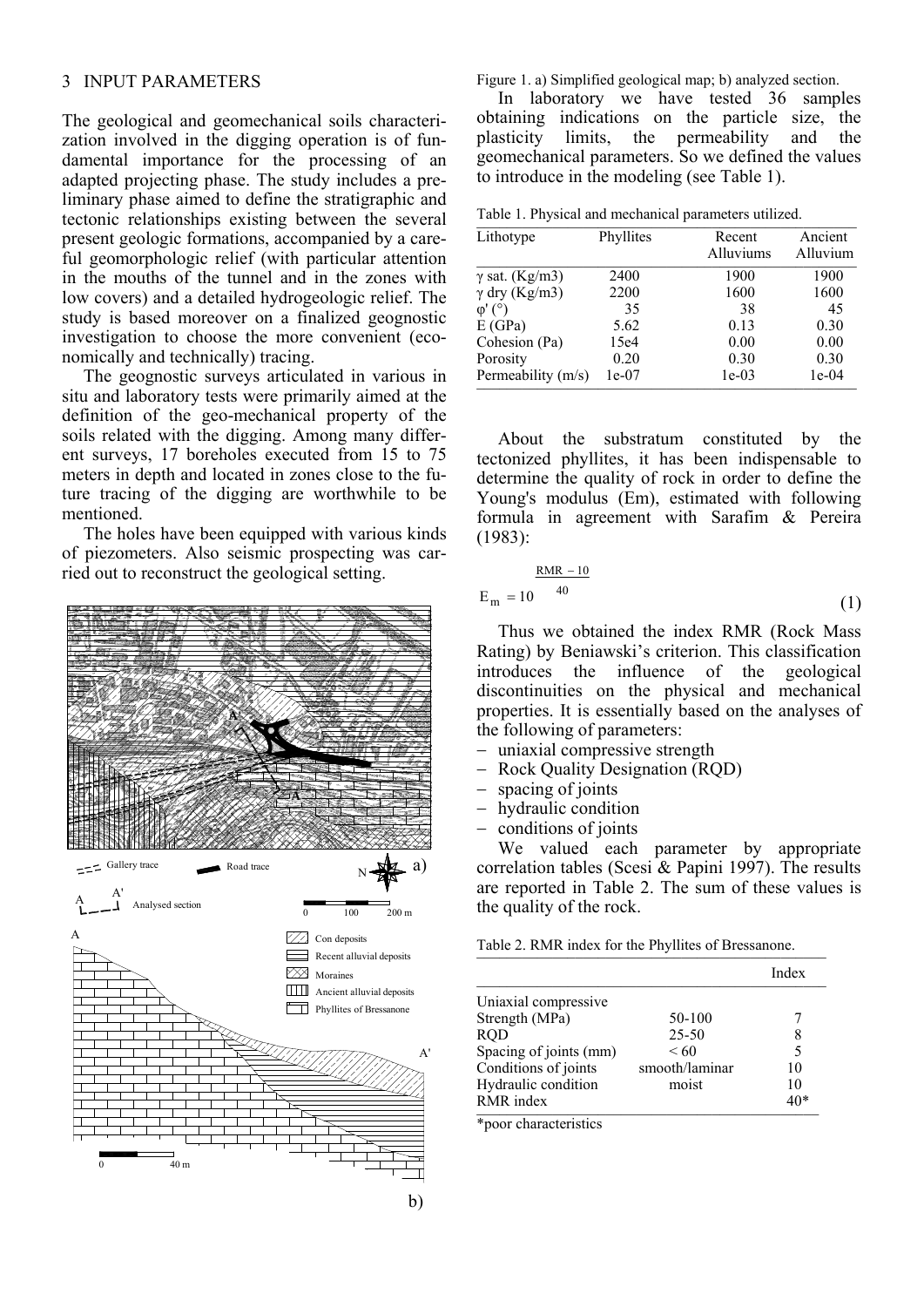## 4 MODELING

Once we gained all geotechnical, morphologic, hydrogeologic and surface infrastructure characteristics knowledge, we performed an analysis regarding a metropolitan tunnel construction frame related, in particular, with both the digging and the buildings on the surface.

Design requirements imply the realization of a double cane tunnel. The construction of one of the cane does not present big problems since it crosses a phyllitic rock substratum that provides a suitable safety during its realization. The other one is located within highly deformable granular formations characterized by variable resistance due to the presence of alluvial cone, recent or ancient alluviums and moraines. For the latter case, moreover, the presence of a water table forced us to perform a more detailed study in order to guarantee the stability conditions and to verify the possibility of filtration motions too. The digging in these conditions would require the maximum attention for the stability, in particular for the water presence and the surface yielding produced by the successive tensional slackening due to the going on of the cavity opening. In order to perform a more realistic simulation of the actual procedures of execution, the modeling has been carried out in more steps:

- numerical discretization:
- study of the initial conditions of equilibrium;
- simulation of the digging of the first cane;
- simulation of the digging of the second cane;
- − dynamic analysis.

The utilized geologic section (Figure 1b) has been discretized by uniform sized and shaped grids (Figure 2). The numerical model was built up by a net of  $140 \times 100$  square meshes whose size dimension was of 1.5 meters.

From a hydraulic point of view an almost constant piezometric surface was used in order to take into account the neutral pressures. The water seepage was not considered because of the following reasons:

- − vanishing lithotypes permeability;
- − the actual water path is not homogenous due to a double kind of flow through phyllites fractures and/or alluvium pores;



Figure 2. *FLAC* model and boundary conditions.

− further the hydraulic study pointed out that the main filtration direction is orthogonal to chosen section plane thus its analysis would not be definable.

In the reference model the existing soil tensional states before the execution of the two diggings should be known. Because of both stratigraphical and topographical surface complexity, the initial stresses states were calculated directly by *FLAC*.

 From the geologic section (Figure 1b) and from Figure 2 it is possible to recognize that there are many differences characterizing the soil regions in which the two canes are located. The uphill cane concerns exclusively the phyllitic rock substratum and it is located 32 m in depth; instead the downhill cane intercepts the lithologic limit between the substratum and the alluviums and it is located 20 m in depth.

So the uphill cane digging effects were firstly analyzed and then the downhill cane was introduced to verify the final setting. In both cases the first step was concerned with the calculation of the necessary tensions to maintain the stability of the excavated walls. Then these tensions were progressively reduced coherently to the actual transient behavior, checking each time the compatibility of the strain field of the whole soil model. The progressive decrease of the maximum tensions (necessary for the equilibrium) was studied reducing, step by step, the tension of 10%. In this way it was possible to simulate in a more suitable way the tensional relaxation due to the non-instantaneous digging realization. Remarkable computer time consumption was necessary to perform this numerical process.

#### 5 DYNAMICS ANALYSIS

In order to complete the analysis seismic simulations had been carried out. In particular we focused the local site amplification at the topographical surface and along the tunnel. Since grid elements dimension  $(\Delta l)$  influences the elastic waves propagation, we de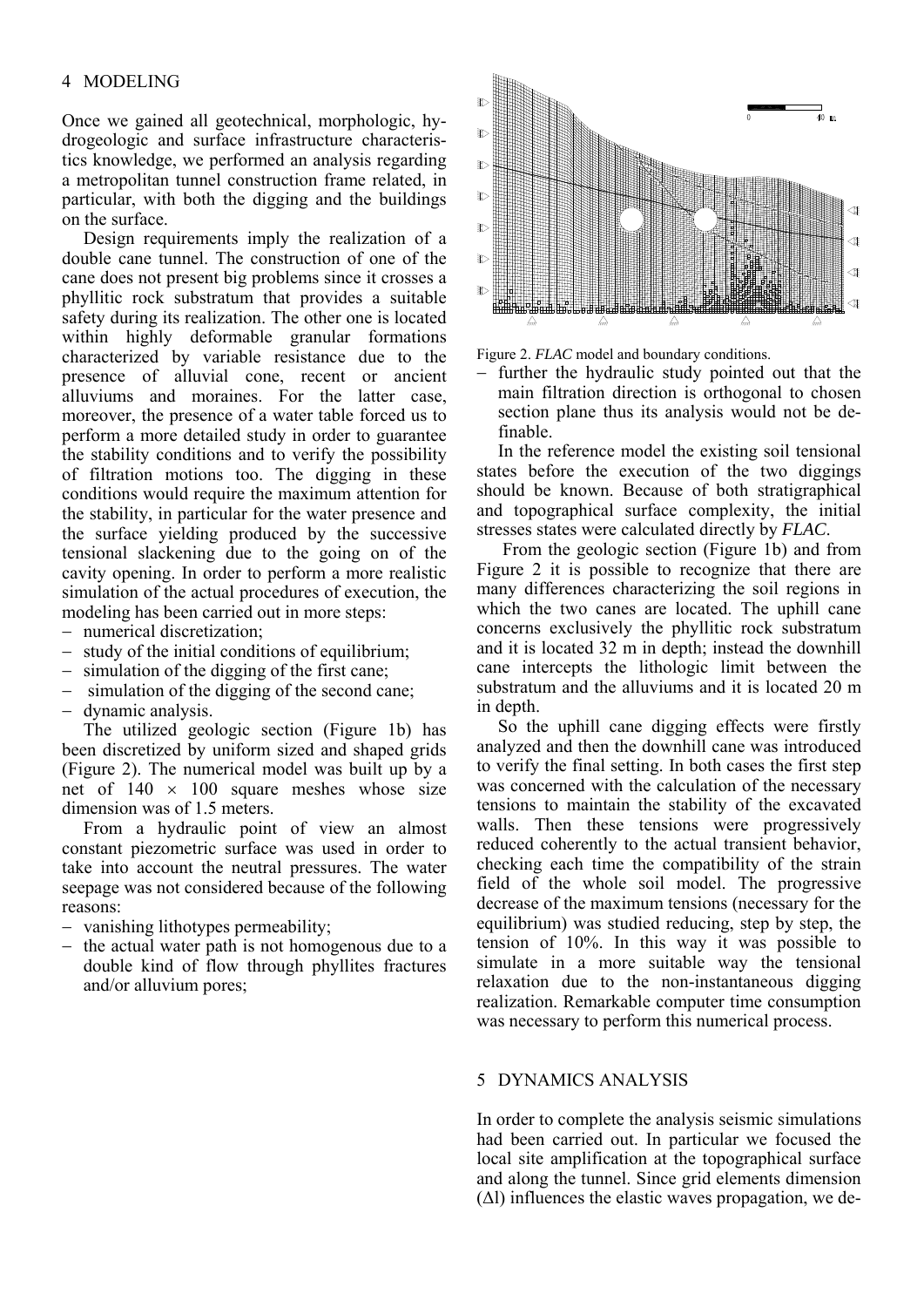fined the maximum permissible frequency  $(f_{\text{max}})$  of the input signals by the following equation:

$$
f_{\text{max}} = \frac{V_s}{\lambda} = \frac{V_s}{10 \,\Delta l} \tag{2}
$$

where Vs is the velocity of the S waves.

In particular, by geognostic surveys, we estimated, regarding the alluvium, a velocity ranging from 100 up to 150 m/s from which the maximum acceptable frequency is 6.6 Hz. Then the following dynamic horizontal input was applied:

$$
Wave = 1.0 \cdot sin(2.0 \cdot \pi \cdot f \cdot t)
$$
 (3)

with 2.0 Hz frequency; 1.0 m/s amplitude and 1 s duration.

# 6 STATIC ANALYSIS RESULTS

The results of the study confirm the general complexity of the situation and many particularities have been highlighted.

#### 6.1 *Uphill cavity*

Even if the rock characteristics were poor by the Beniaswski's classification the results have been more than satisfactory. Indeed, the digging numerical simulation revealed millimetric displacements around the gallery and on the surface.

The digging deformed shape (Figure 3) meaningfully reflects the asymmetry of the topographical surface; indeed the maximum lithostatic loads are not on the vertical tunnel axis.



Figure 3. Displacement vectors and boundary deformations.

Observing the deformed meshes, we can argue the same considerations about the x component displacements, showing the greatest value in correspondence of the maximum thickness of alluviums. Within the tunnel we can observe a swelling of the upside-down arch and a settlement on the cap. On the surface, vertical displacements of some nodes have been recorded in order to analyze the settlements intensity (Figure 4a).

It should be pointed out that the maximum displacement at the surface is not in axis with the tunnel, but it is located downhill (F point in Figure 4b). Also, as it is displayed in Figure 4c, strain states within the tunnel are not in symmetric position regarding initial axis.



Figure 4. a) Locations of the monitored nodes; b) vertical displacements at the surface; c) vertical displacements within the cavity.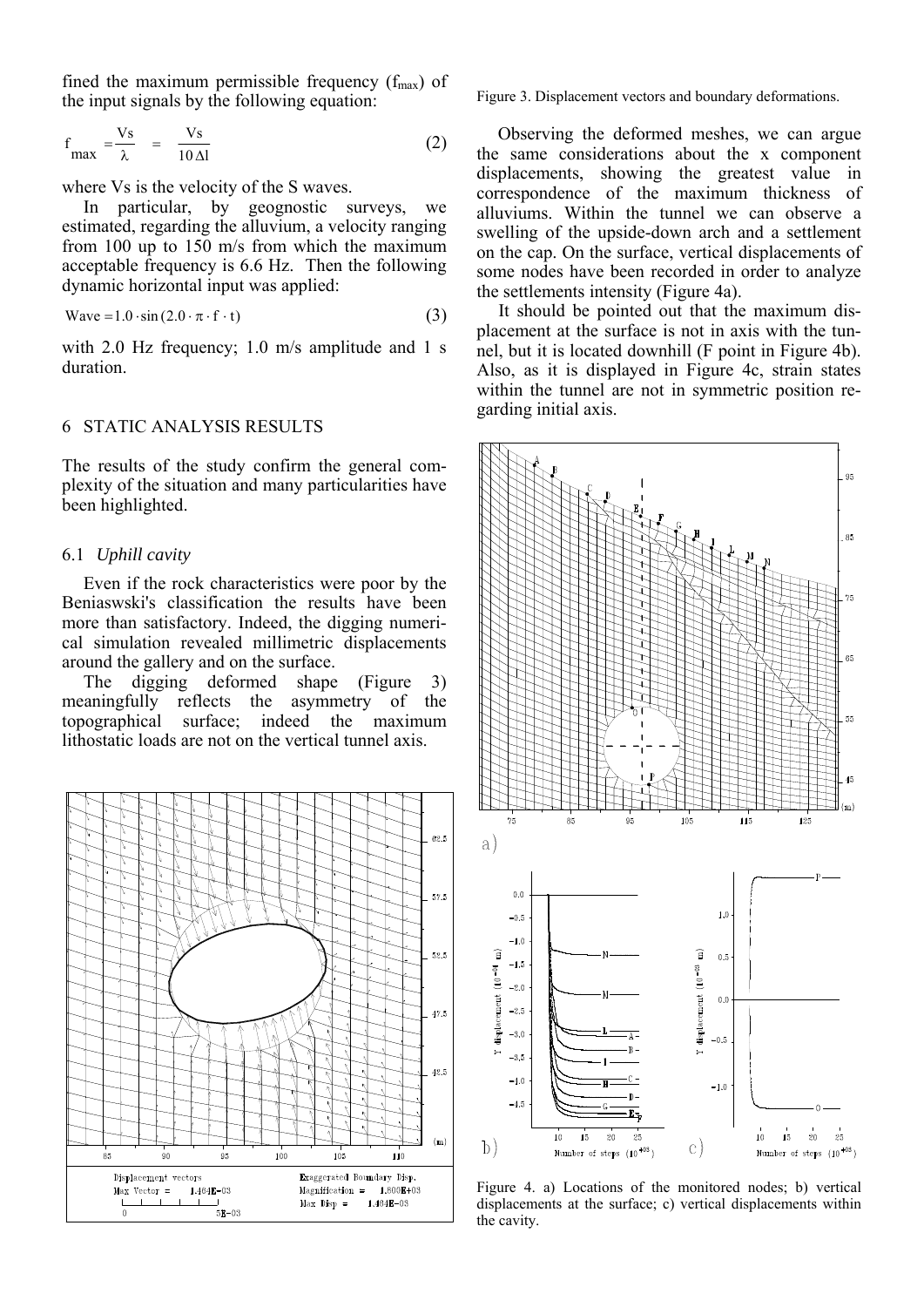#### 6.2 *Downhill Cavity*

The digging of the downhill cane experienced many remarkable difficulties due to the poor mechanical characteristics of the crossed soil. The assumed digging would induce the whole cap zone collapse (Figure 5), if the equilibrium tensions along the digging walls vanish.

For this reason the tensions relaxation phenomena have been studied assuming the presence of remedial works (Figure 6).

The consequence of these remedial works was to introduce local forces at the nodes related with the alluvium. In such a way the obtained maximum displacements are of the order of the millimeters.



Figure 5. Plasticity indicators after the excavation of the tunnel.



Figure 6. Remedial works position.

Also in this case the deformation of the digging is asymmetric and remarkably different regarding the uphill distortion (Figure 7). In particular we can observe a vectors displacements polarization towards right, justified by the different natural stresses distribution due to the heterogeneous geological settings. The analysis shows a shear strains increments (Figure 8) concentration along the contact surface between the two different lithologies Thus differential settlements were induced on surface, in particular in the zone in which the phyllites and the alluvium deposits outcrop.



Figure 7. Displacement vectors and boundary deformation.

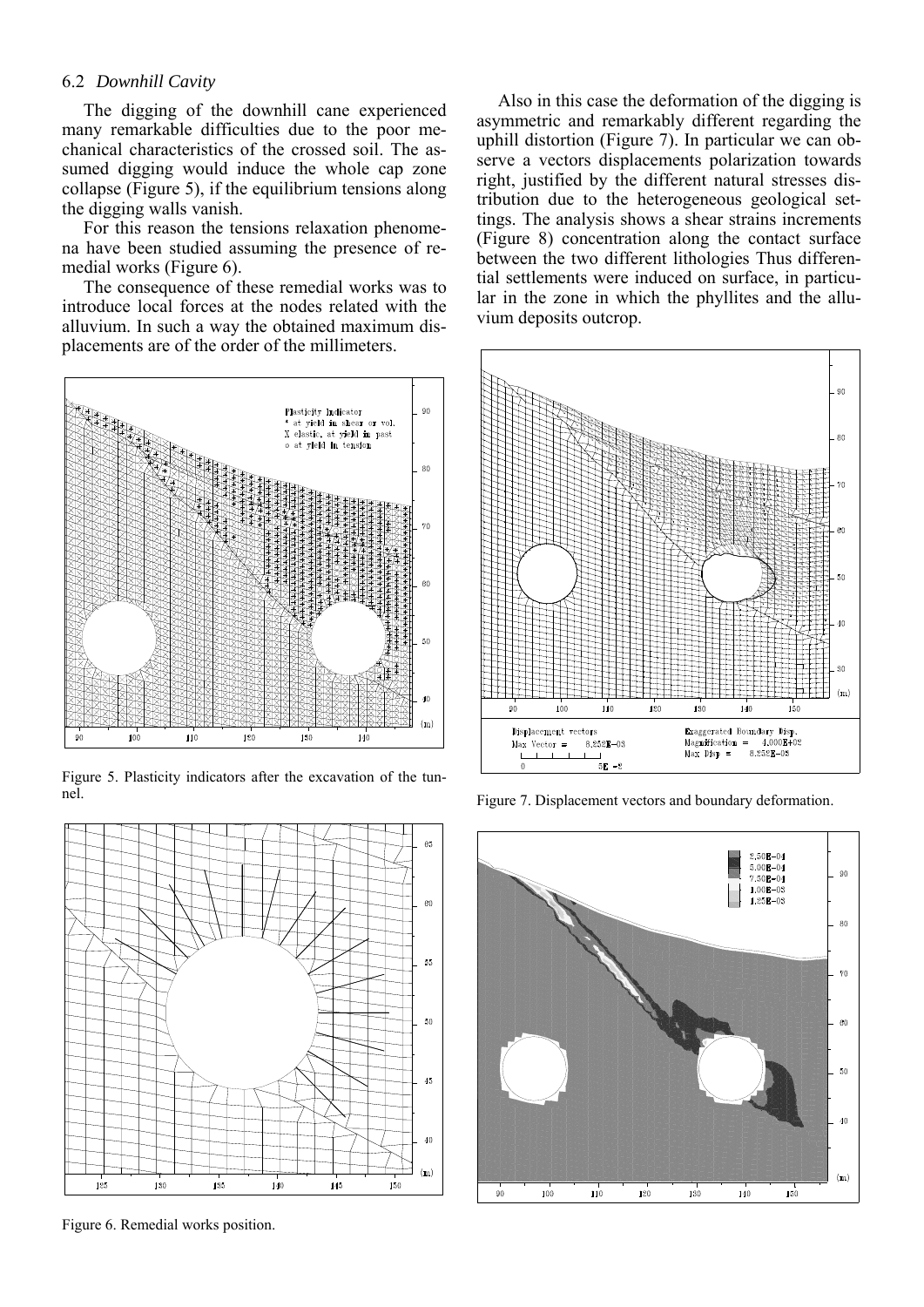Figure 8. Maximum shear strain increment.

The monitoring of the vertical displacements of both surface and boundary gallery nodes has been carried out for this case too (Figure 9a). At the surface the maximum displacement was localized perfectly in axis with the gallery (E point in Figure 9b), like the maximum settlement (N point in Figure 9c) and the maximum swelling (O point in Figure 9c), concerning the gallery walls.



Figure 9. a) Locations of the monitored nodes; b) vertical displacements at the surface; c) vertical displacements within the cavity.

### 7 DYNAMIC ANALYSIS RESULTS

At the end of both simulated diggings execution a dynamical analysis has been carried out in order to verify the system behavior during a simplified earthquake. The input wave was applied at the base of the numerical model along horizontal direction.

We obtained considerable deformation essentially localized along the contact surface between the phyllites of the substratum and the moraine and alluvium deposits (Figure 10). As it is clearly showed in Figure 11, the assumed earthquake slowly influences the soil around the uphill digging; on the contrarily the soil around the downhill digging is strongly involved.

This will involve in phase of execution of the cavities the predisposition of opportune structural calculations that consider the increase of the strain states during the seismic phases.



Figure 10. Maximum shear strain increment.



Figure 11. Exaggerate grid distortion.